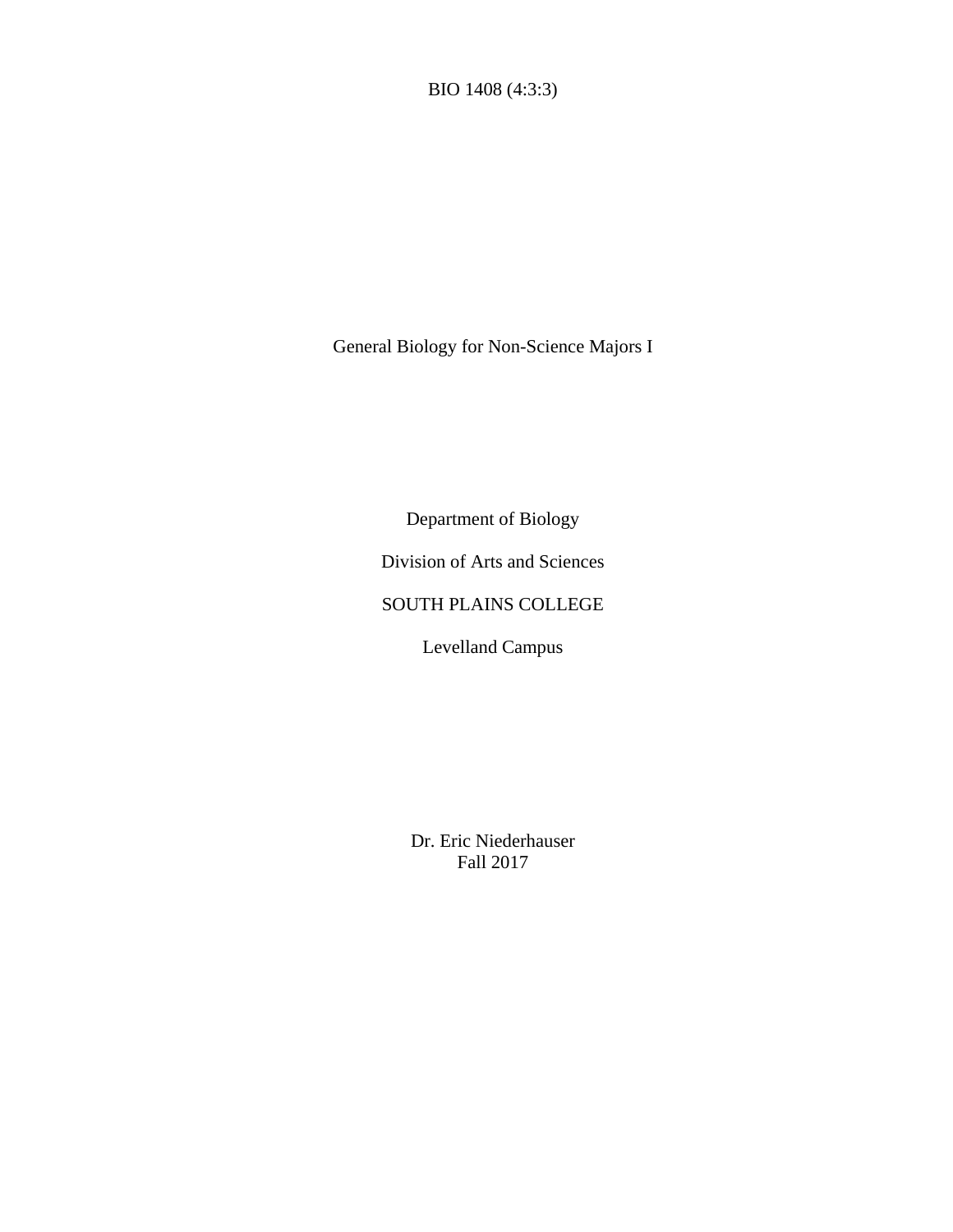## **Course Information Biology I for Non-Science Majors (BIOL 1408) Fall 2017**

**Instructor:** Dr. Eric Niederhauser Office: S131; Phone: 806 716-2321; Email: eniederhauser@southplainscollege.edu Office Hours: Monday: 9:00 – 10:00, 1:00 – 2:00 Tuesday: 9:30 – 11:30, 2:30 – 3:30 Wednesday: 8:30 – 10:00 Friday: 8:30 – 10:00

**Course Description:** This general biology course is devoted to exploring the properties, structures and functions shared by all organisms with an emphasis on humans. These properties involve: cells, chemistry, energy, genetics, evolution, and interactions. We will also learn about science and the process of scientific discovery.

### **Course Implementation:**

PREREQUISITE: None. CREDIT: Four semester hours RECOMMENDED TEXT: Campbell, *Essential Biology with Physiology*, 5<sup>th</sup> Ed. by Simon, Dickey, Hogan and Reece. REQUIRED LAB MANUAL: Available only from the bookstore. You must bring it to lab.

**Blackboard:** Current grades, course information, lectures, links etc. will be available on Blackboard, accessed through https://southplainscollege.blackboard.com. You are responsible for checking Blackboard regularly.

**Email:** I may send emails to your SPC email address periodically throughout the semester. You are responsible for any information that is sent to your SPC email by me or the college, so please check it regularly.

### **Grading**

EXAMS: There will be five exams given during the semester covering both lecture and lab. One exam will be online. The exams will be announced in advance and primarily cover lecture material but may include information from lab. The exams will be primarily multiple choice but may include fill-in-the blank, short answer or essay questions. The final exam will be comprehensive. Missed exams: If you know in advance that you will be absent on an exam date, notify me ahead of time, it MAY be possible to take the exam at an alternate time. If you unexpectedly need to miss an exam and do not contact me within 24 hours, I will not consider a makeup exam. Failure to notify the instructor will result in a zero for the exam.

IN-CLASS QUIZZES: There will be quizzes at the beginning of most classes. If you are late for class you will receive a zero for that day's quiz. There will be no in-class quiz makeups but at least three of the lowest in-class quiz grades will be dropped. Quizzes will use a remote clicker system.

ASSIGNMENTS: Graded assignments may be assigned. I will not accept them late.

LAB GRADES: Based on assignments and quizzes in the lab.

#### GRADING SUMMARY

| <b>Grade Type</b>            | <b>Percentage of Grade</b> |
|------------------------------|----------------------------|
| Exams                        | 60 %                       |
| In-Class Quizzes/Assignments | 20 %                       |
| Lab Grades                   | 20 %                       |

*Grading scale:* Final semester average  $90-100 = A$ ;  $80-89 = B$ ;  $70-79 = C$ ;  $60-69 = D$ ;  $60 = F$ .

*Last Day to Drop the Course*: Nov 16, 2016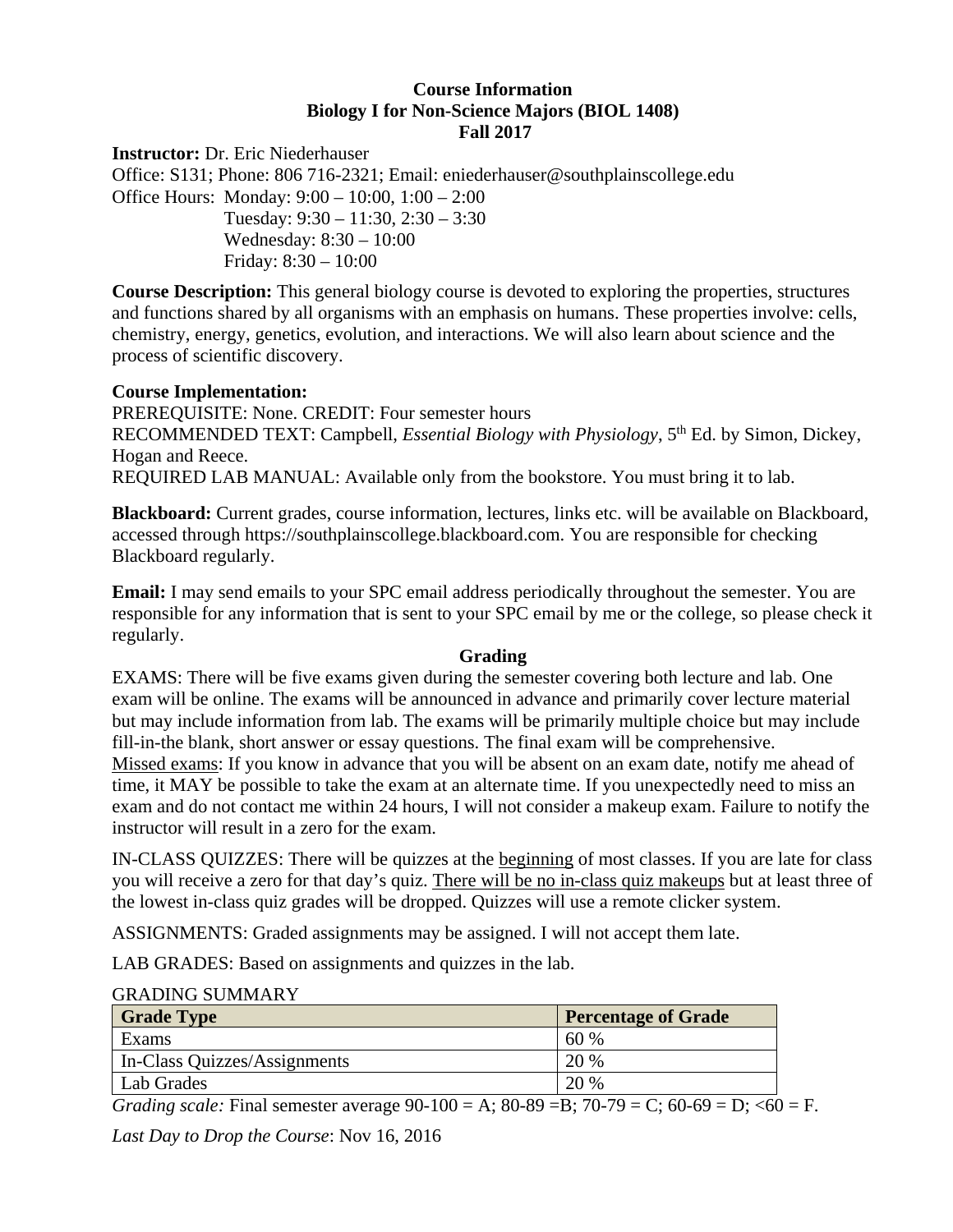**Resources for help:** My goal is your success. If you have any questions or concerns, ASK or TELL ME - Please! Anything that affects your performance as a student is important to me and South Plains College. We will do everything we can to support you and help you succeed.

Specific places to seek help depend on the factors that are affecting your performance:

ACADEMIC: Instructor, Tutors, Learning Center - 3<sup>rd</sup> floor library building.

PERSONAL: Health & Wellness Center (8 free counseling appointments per year).

HEALTH: Student Health Clinic (free for students with 6 or more credit hours).

## **Policies, Procedures and Rules**

This course will be conducted according to the policies and procedures of the South Plains College Student Handbook and General Catalog.

**Attendance Policy:** Attendance is mandatory. Students are responsible for all information discussed during absences from class - regardless of the reason. When unavoidable situations such as illness, weather, an official college trip, or a death in the family causes one absence it is not necessary to let the instructor know. If more than one absence is expected, it is polite to let me know.

When absences become excessive and, in the opinion of the instructor, minimum course objectives cannot be met, the student will be withdrawn from the course. Any student with 6 absences or tardies will be withdrawn from the class – with the grade of "F." In addition, an instructor is required to initiate a student's administrative withdrawal when the student has missed every class during a fourteen consecutive calendar-day period (4 class meetings) excluding holidays – with the grade of "F." To avoid a failing grade meet with the instructor should problems arise.

Once a week, class meetings consists of lecture period AND a lab period; consequently, being absent from either class or lab will count as an absence for the day and any work missed will receive a grade of zero. Most labs cannot be made up.

If something extraordinary arises during the semester, I will certainly take this into consideration and some exception to the above attendance policy may be made.

 A student who does not attend a class by the 12th day of classes will automatically be deleted from the class rolls.

**Tardy Policy:** Arriving to class late is disruptive. If you are late, please come in quickly and quietly take your seat. You will not be allowed to take the in-class quiz. A student who is consistently tardy will be dropped from the class. If you are tardy please see the instructor after class to ensure you were noted as present. See me if there is a problem or if you know you will be late.

**Classroom Conduct:** To create an effective learning environment, respect must be shown to your fellow students and to the instructor. Disruptive and disrespectful behavior will not be tolerated. Disruptive and disrespectful behavior includes:

- o Cell phone use. **Cell Phone use is not permitted**. Cell phones should be out of sight in lecture and lab. Do not text during class or lab or leave class or lab to answer phone calls.
- o Use of other electronic devices including laptops. Not only is this distracting, but research shows that taking notes by hand is more effective. I reserve the right to allow laptop use on an individual basis.
- o Leaving class during lecture. **If you will need to leave early let me know**.
- o Sleeping in class or lab.
- o Eating in lab. Discrete food consumption in lecture is tolerated.
- o Failure to follow general instructions.
- o Talking out of turn, cursing, inappropriate gestures etc.

**You will receive a zero for that day's quiz for disruptive behavior** and may be asked to leave the classroom. If the poor behavior is deemed excessive the student may be withdrawn from the course.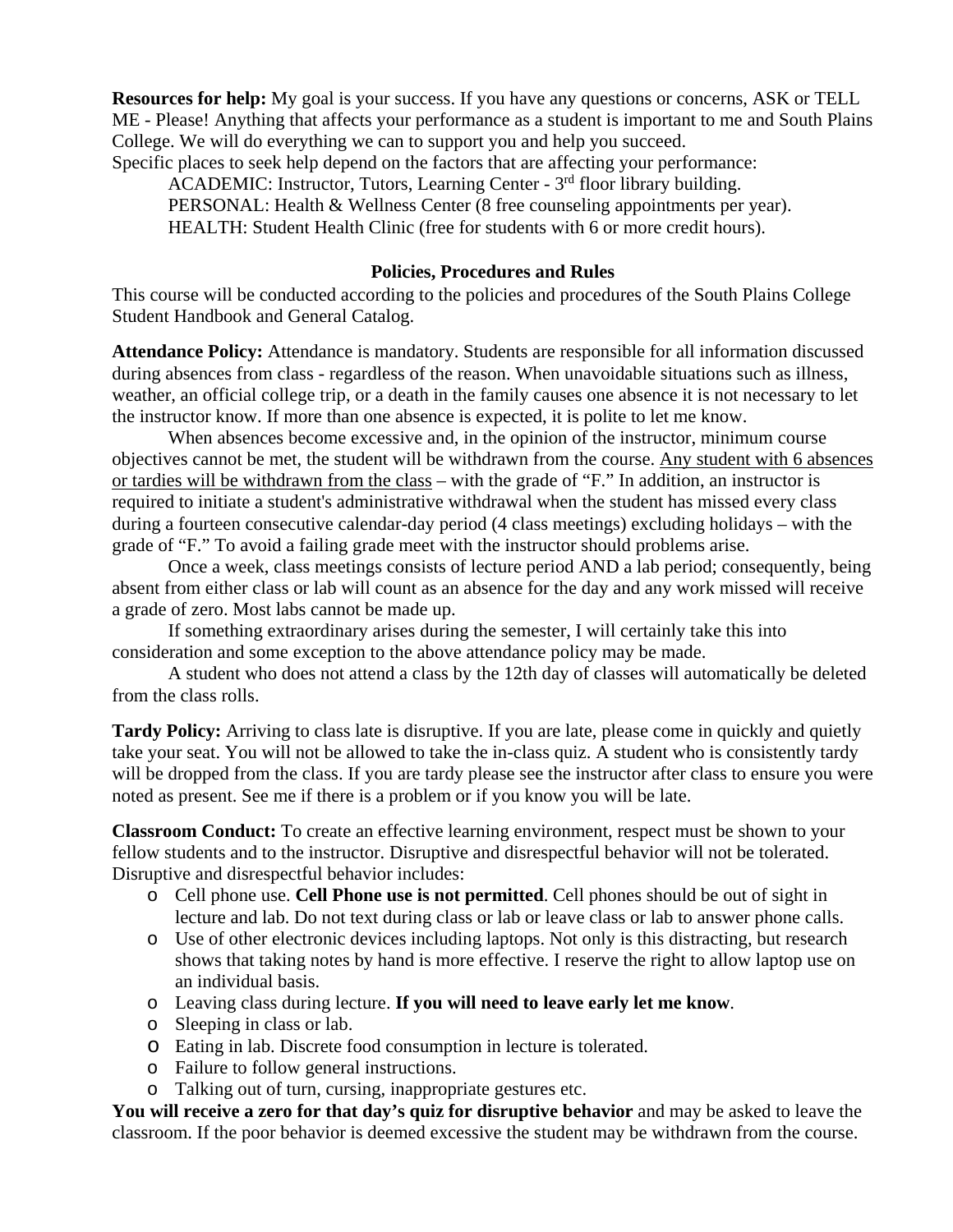**Academic Integrity:** The attempt of any student to cheat or present as her/his own any work, which she/he has not honestly performed is regarded by the faculty and administration as a most serious offense and renders the offender liable to serious consequences, possibly suspension.

 Examples of cheating and dishonesty include (but are not limited to): plagiarism, illegal possession of examinations, the use of unauthorized notes or texts during an examination or quiz, obtaining information during an exam from the exam paper of another student, assisting others to cheat, alteration of grade records, illegal entry or unauthorized presence in an office.

**Students with disabilities,** including but not limited to physical, psychiatric, or learning disabilities, who wish to request accommodations in this class should notify the Disability Services Office early in the semester so that the appropriate arrangements may be made. In accordance with federal law, a student requesting accommodations must provide acceptable documentation of his/her disability to the Disability Services Office. For more information, call or visit the Disability Services Office at Levelland (Student Health & Wellness Office) 806-716-2577, Reese Center (Building 8) 806-716- 4675, or Plainview Center (Main Office) 806-716-4302 or 806-296-9611.

**Privacy:** The federal law guaranteeing student privacy is the policy of this professor as well as that of SPC. This means that I will not discuss your grade with anyone other than you. I will NOT discuss your grade with your parents, guardians, friends, etc.

**Lab Safety:** Each student will be informed/trained on the "Chemical Hygiene Plan (CHP) for Laboratories at South Plains College" documentation and training during the first week of the semester. Each student will be required to acknowledge receipt of this information and be required to follow all procedures outlined by the instructor and/or staff of South Plains College.

**Material Safety Data Sheets (MSDS):** These data sheets detail any potential hazards which may be incurred while utilizing various chemicals in the laboratory. The MSDS notebook is located in room 146 of the science building. All students are encouraged to read about the chemicals used in the lab in the MSDS notebook. Please ask the instructor if you need assistance.

**Non-Discrimination Statement:** South Plains College does not discriminate on the basis of race, color, national origin, sex, disability or age in its programs and activities. The following person has been designated to handle inquiries regarding the non-discrimination policies: Vice President for Student Affairs, South Plains College, 1401 College Avenue, Box 5, Levelland, TX 79336. Phone number 806-716-2360.

**Campus Concealed Carry** - Texas Senate Bill - 11 (Government Code 411.2031, et al.) authorizes the carrying of a concealed handgun in South Plains College buildings only by persons who have been issued and are in possession of a Texas License to Carry a Handgun. Qualified law enforcement officers or those who are otherwise authorized to carry a concealed handgun in the State of Texas are also permitted to do so. Pursuant to Penal Code (PC) 46.035 and South Plains College policy, license holders may not carry a concealed handgun in restricted locations. For a list of locations, please refer to the SPC policy at: http://www.southplainscollege.edu/human\_resources/policy\_procedure/hhc.php Pursuant to PC 46.035, the open carrying of handguns is prohibited on all South Plains College campuses. Report violations to the College Police Department at 806-716-2396 or 9-1-1.